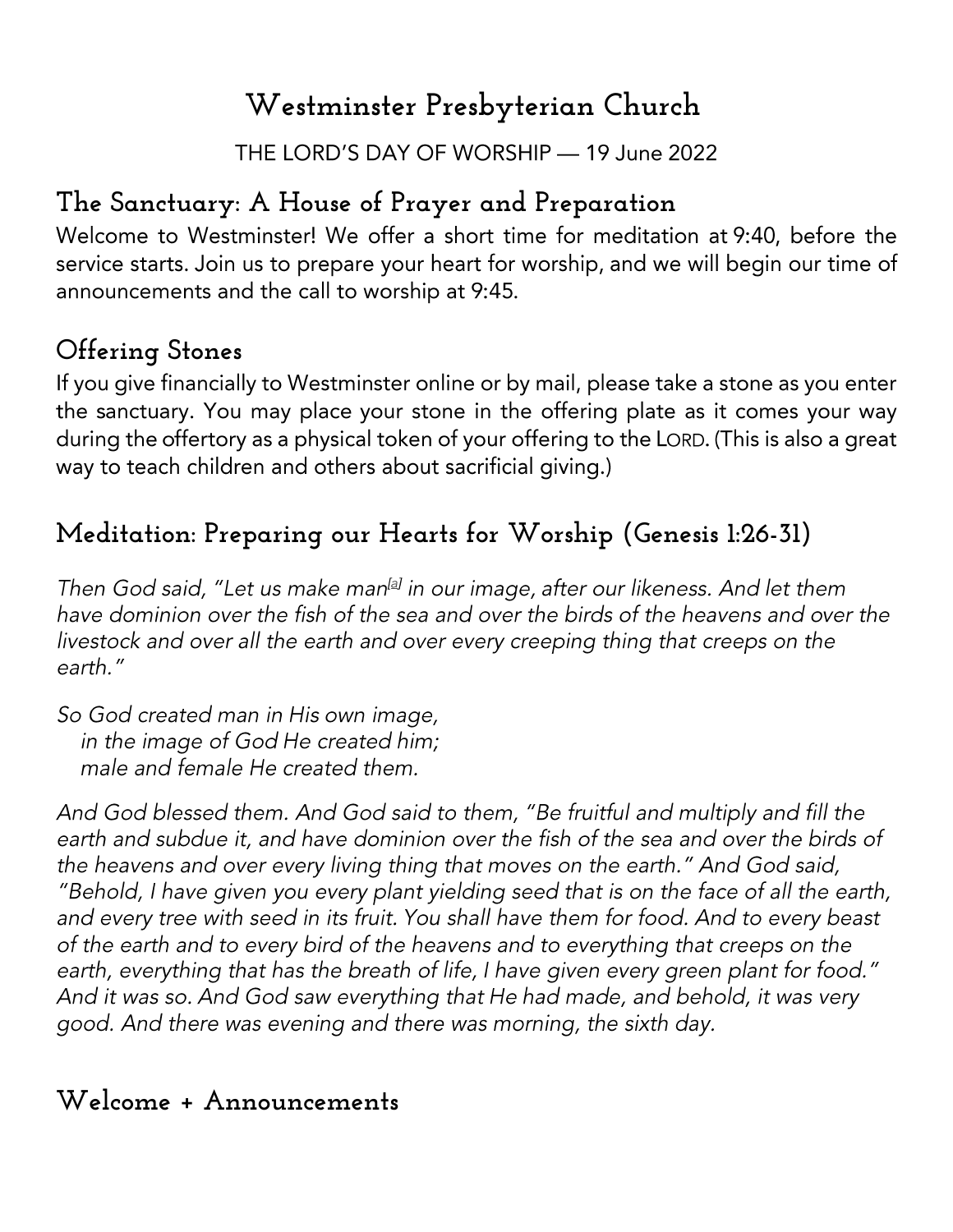## **God Calls Us to Worship Him (Psalm 139:14-15 & 23-24)**

#### **Call to Worship:**

| Leader: | I praise You, for I am fearfully and wonderfully made<br>Wonderful are Your works;<br>my soul knows it very well.      |
|---------|------------------------------------------------------------------------------------------------------------------------|
| People: | My frame was not hidden from You,<br>when I was being made in secret,<br>intricately woven in the depths of the earth. |
| Leader: | Search me, O God, and know my heart!<br>Try me and know my thoughts!                                                   |
| Unison: | And see if there be any grievous way in me,<br>and lead me in the way everlasting!                                     |

**Prayer of Invocation + Adoration**

## **Hymns of Praise + Adoration**

# **This Is My Father's World (Hymn #111)**

**10,000 Reasons (Bless the Lord) (Songbook #28)**

**Jonas Myrin | Matt Redman © 2011 Atlas Mountain Songs (Admin. by Capitol CMG Publishing) CCLI License # 1148879**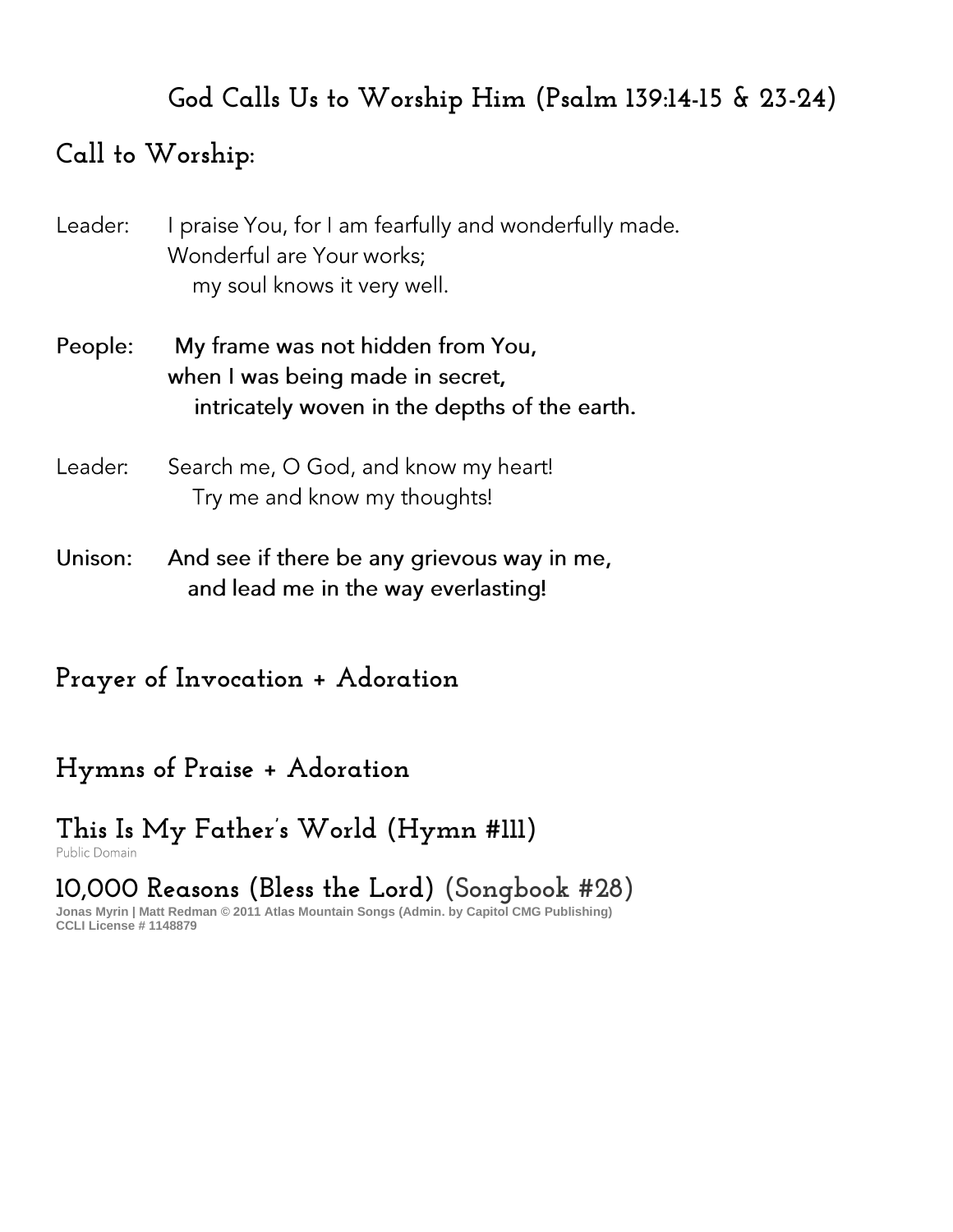#### **God Graciously Renews Us in Christ**

#### **Corporate Confession of Sin:**

- Leader: Come now, let us reason together, says the Lord: though your sins are like scarlet, they shall be as white as snow; though they are red like crimson, they shall become like wool. (Isaiah 1:18)) Let us then confess our sins saying ...
- Merciful God, You made us in Your image, with a mind to know You, People: a heart to love You, and a will to serve You. But our knowledge is imperfect, our love inconstant, our obedience incomplete. Day by day, we fail to grow into Your likeness. In Your tender love, forgive us through Jesus Christ, our Lord.

Silent Confession & Reflection

The Words of the Gospel for those who repent and believe:

- Leader: I declare this sure promise: Remember these things, O Jacob, and Israel; for you are my servant; I formed you; you are my servant; O Israel, you will not be forgotten by me. I have blotted out your transgressions like a cloud and your sins like mist; return to me, for I have redeemed you. (Isaiah 44:21-22)
- People: Amen!

## **Hymn of Renewal:**

## **Lord I Need You (Songbook #97)**

Words and Music: Christy Nockels | Daniel Carson | Jesse Reeves | Kristian Stanfill | Matt Maher; © 2011 sixsteps Music (Admin. by Capitol CMG Publishing) Sweater Weather Music (Admin. by Capitol CMG Publishing), Thankyou Music (Admin. by Capitol CMG Publishing), Valley Of Songs Music (Admin. by Capitol CMG Publishing), worshiptogether.com songs (Admin. by Capitol CMG Publishing)*;* CCLI License # 1148879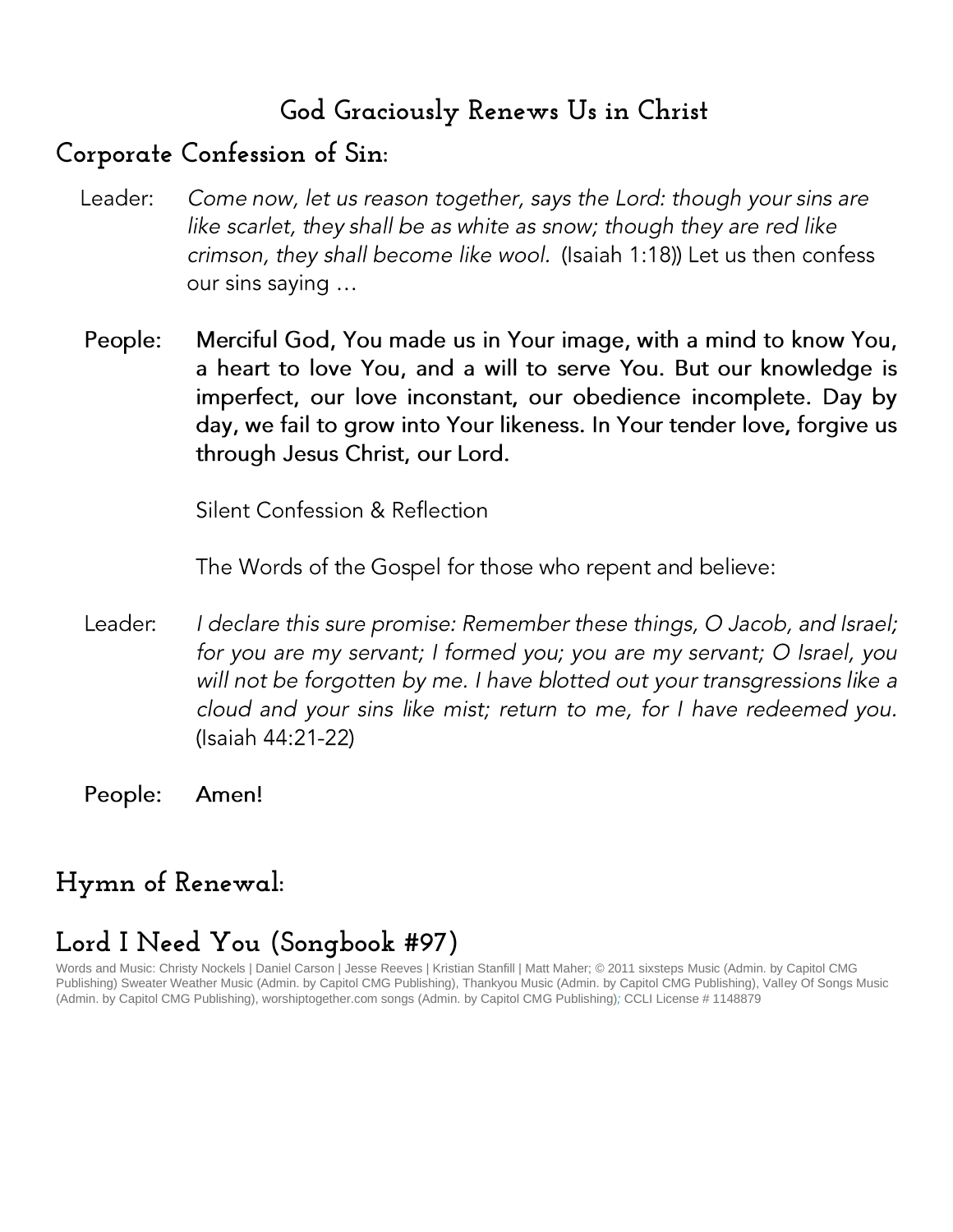#### **God Calls Us to Make Offerings**

**Tithes + Offerings:**  The Offering of the Prayers of the People: Bob Gustafson Missionaries: John & Cathy Clow ~ Honduras Gideon International

People: Our Father, who art in heaven, hallowed be Thy name. Thy kingdom come, Thy will be done on earth, as it is in heaven. Give us this day our daily bread, and forgive us our debts, as we forgive our debtors. And lead us not into temptation, but deliver us from evil. For Thine is the kingdom, and the power, and the glory forever. Amen.

The Collection of our Tithes + Offerings

While there are many ways to contribute financially to God's Kingdom, the church is the primary means by which that kingdom is established on earth. Thus, God calls us first and foremost to be faithful in the regular, ongoing support of one's local church body through tithes and offerings. If you haven't made tithing a practice, please consider adopting tithing or generous giving as a spiritual practice—that you might grow in faith and that together we might increase Westminster's capacity to be the body of Christ in Bryan & College Station for the world.

If you give to Westminster online or by mail, please take a stone as you enter the sanctuary. You may place your stone in the offering plate as it comes your way as a physical token of your offering to the LORD. (This is also a great way to teach children and others about sacrificial giving.) If you would like to participate with your giving in real time, visit our website to give online, under the Giving + Membership tab. Or, set up text giving: text the number of an amount to 979-200-4600 and then enter your credit card information.

**Offertory: He Will Hold Me Fast**

**The Presentation of our Tithes + Offerings**

**Prayer of Dedication**

**Hymn of Preparation:**

**Fairest Lord Jesus (Hymn #170) (vv 1-2)**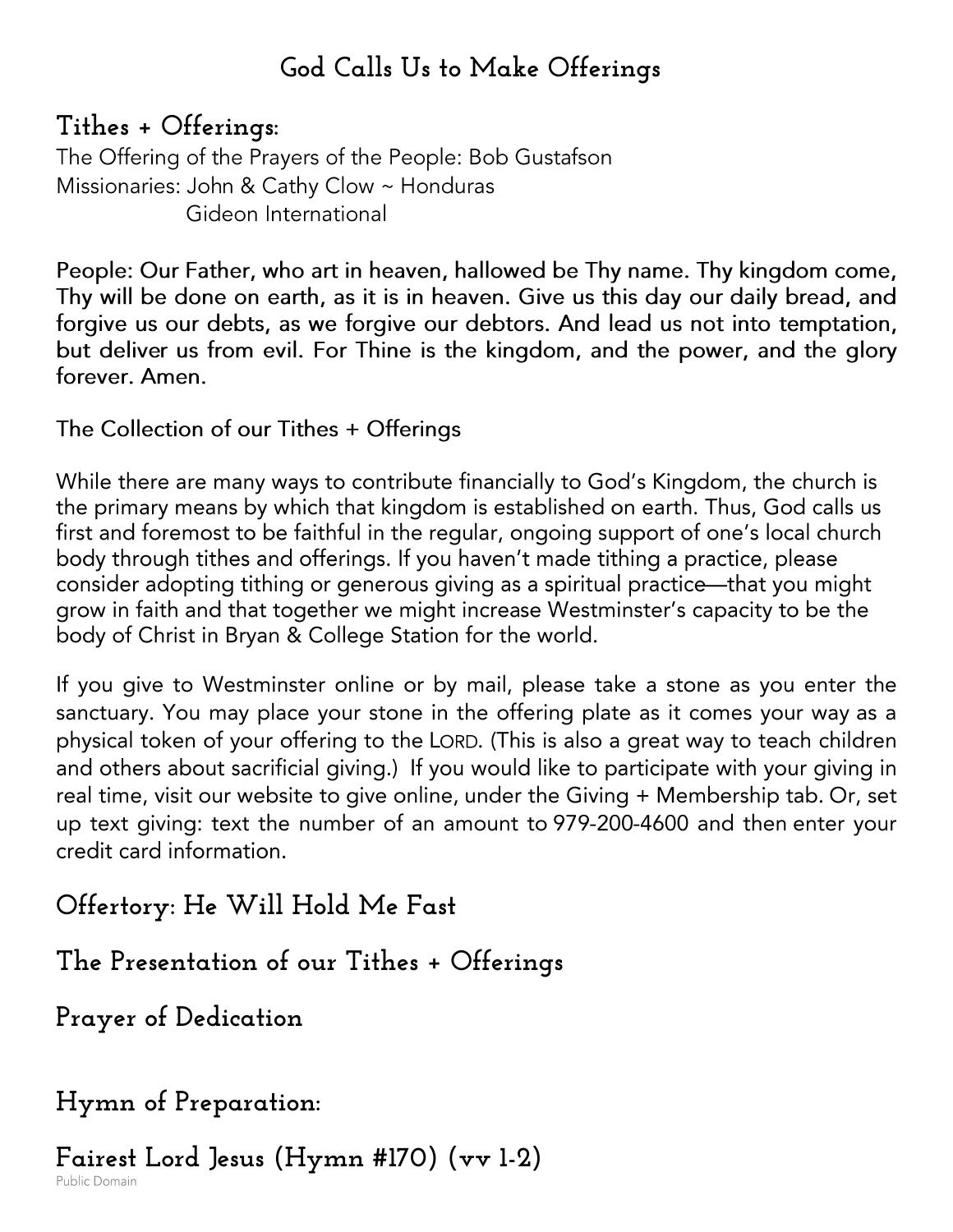# **God Gives Us His Word**

## **Morning Lesson**

Most Surely Believed: The Dignity of Man Psalm 8 REV WADE COLEMAN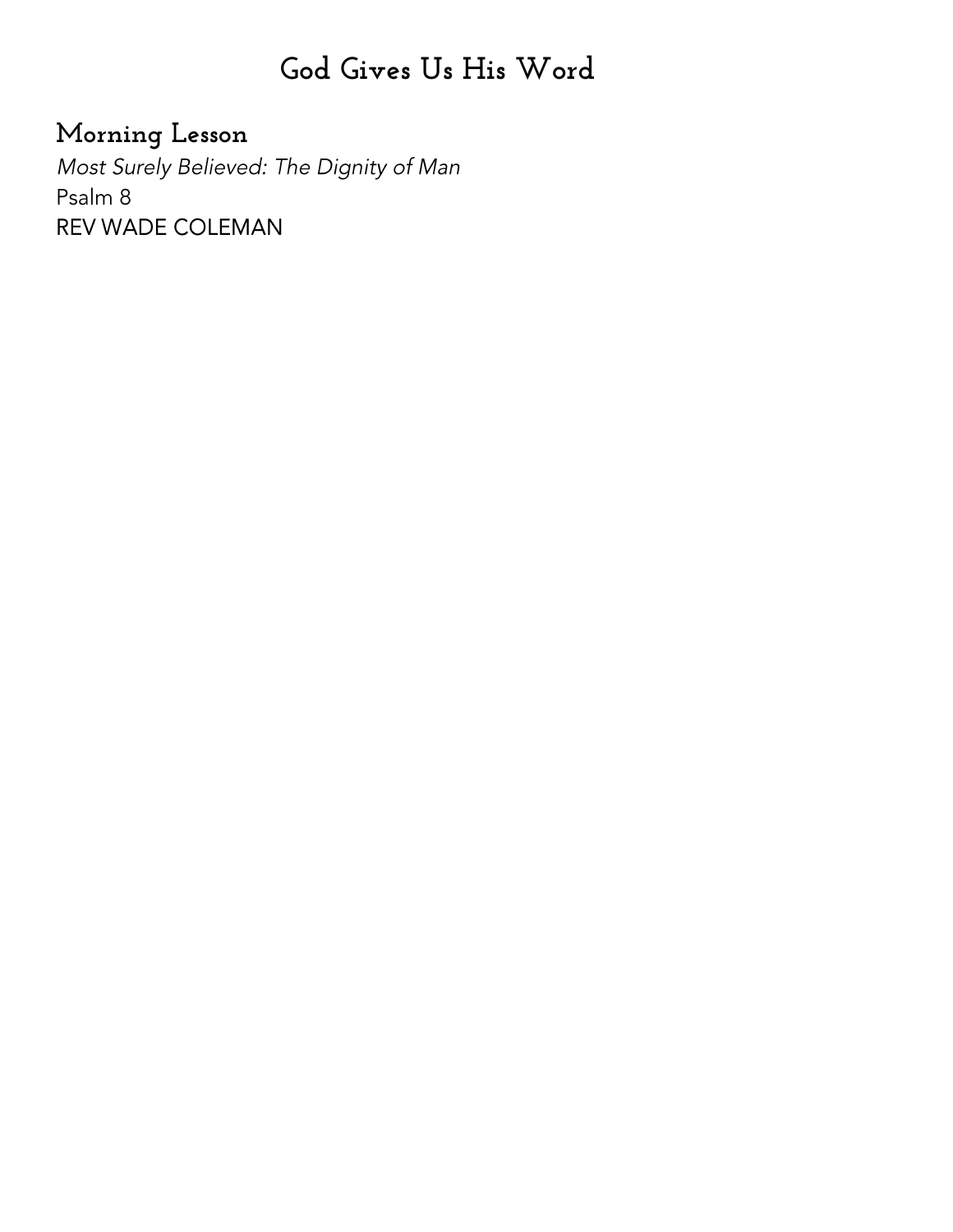## **Hymn of Response:**

## **Fairest Lord Jesus (Hymn #170) (vv 3-4)**

# **God Feeds Us His Covenant Meal**

#### **The Lord's Supper:**

#### **A Word about Communion at Westminster**

This is a time for all people to seek the Lord. For Christians, Communion (also called the Lord's Supper or The Eucharist, which means 'thanksgiving') is a time to meet with their Savior by faith, to be strengthened and renewed by Him as they eat bread and drink wine. All baptized Christians who trust in Christ alone as their Savior and Lord, belong to an evangelical church that embraces the gospel, are at peace with their fellow neighbor, and seek strength and grace to live more faithfully to Christ, are invited to participate. If you are not a Christian, or if you are not prepared to share in this meal, we encourage you to spend this time in prayer and to consider more deeply your relationship to Jesus Christ. We also ask that children who have not yet publicly professed their faith in Christ refrain from partaking until doing so.

## **Preparation for Communion**

**Words of Institution: I Corinthians 11:23-26**

**Invitation + Warning**

**Prayer + Setting Apart the Bread and Wine**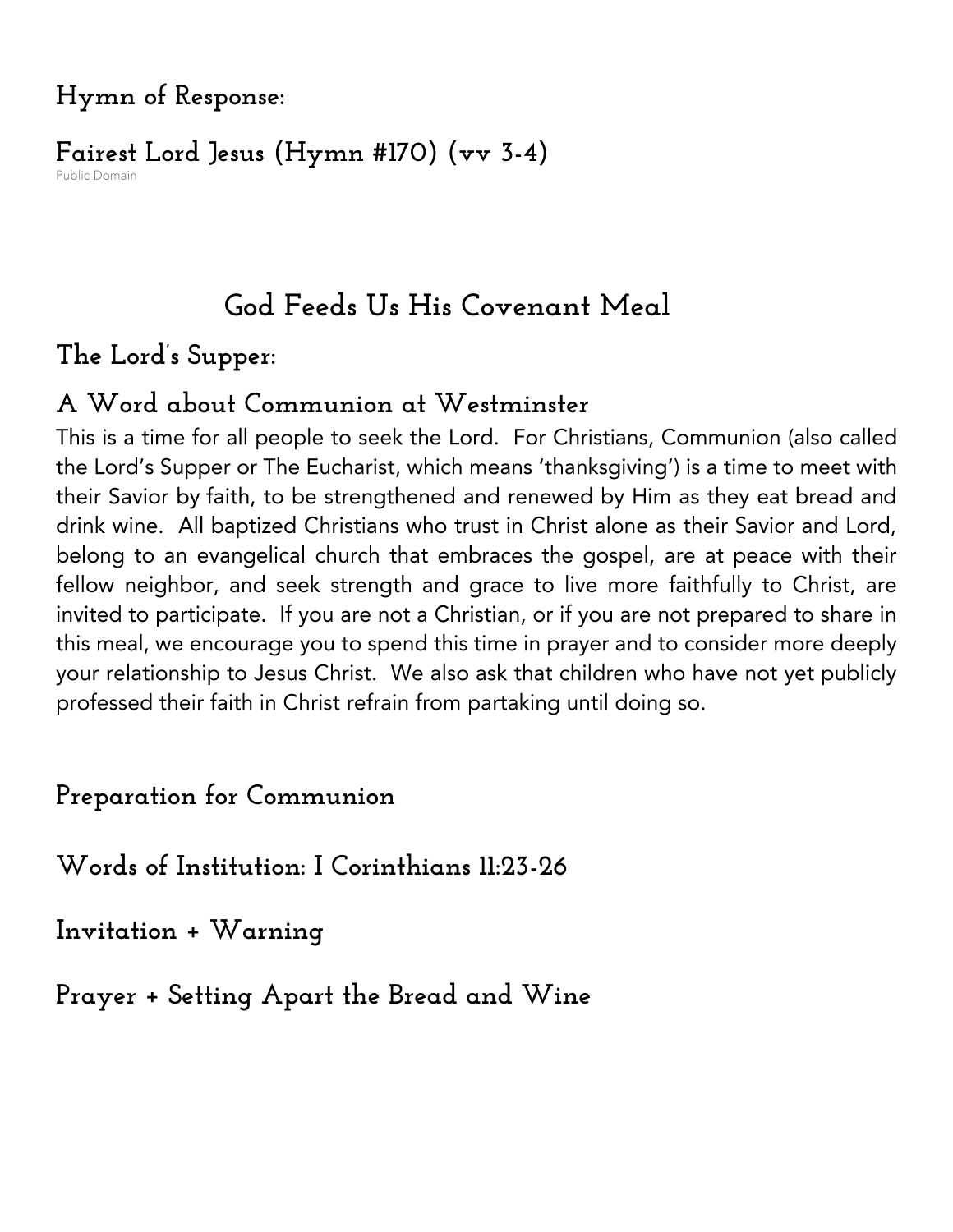# **Holy Communion**

Westminster uses wine and grape juice in serving the Lord's Supper. You will find prepackaged cups of grape juice marked "J" on the outer row of each tray and prepackaged wine marked "W" in the inner rows of the tray. Each person may take the element according to his or her conscience.

We offer an alternate bread wafer for those with gluten and dairy allergies (also soy and egg free). These cups are marked gluten free in the service trays.

## **Prayers for Those Not Communing:**

Lord Jesus, You claim to be the way, the truth, and the life. If what You claim is true, please quide me, teach me, and open to me the reality of who You are. Grant that I might be undaunted by the cost of following You as I consider the reasons for doing so. Give me an understanding of You that is coherent, convincing, and leads to the life that You promise. Amen. Prayer of Searching for Truth

Lord Jesus, I admit that I am weaker and more sinful than I ever before believed, but through You, I am more loved and accepted than I ever dared to hope. I thank You for paying my debt, bearing my punishment on the cross, and offering forgiveness and new life. Knowing that You have been raised from the dead, I turn from my sins and receive You as my savior. Amen. Prayer of Believing on Jesus

Lord Jesus, grant that I may see in You the fulfillment of all my needs and may turn from every false satisfaction to feed on You, the true and living bread. Enable me to lay aside the sin that clings so closely to me and run with perseverance the race that You have set before me, looking only to You, the pioneer and champion of my faith. Amen. Prayer of Struggling Against Sin

## **Distribution of Communion Elements**

# **There is a Fountain (Hymn#253)**

**Taking Together the Bread and Cup**